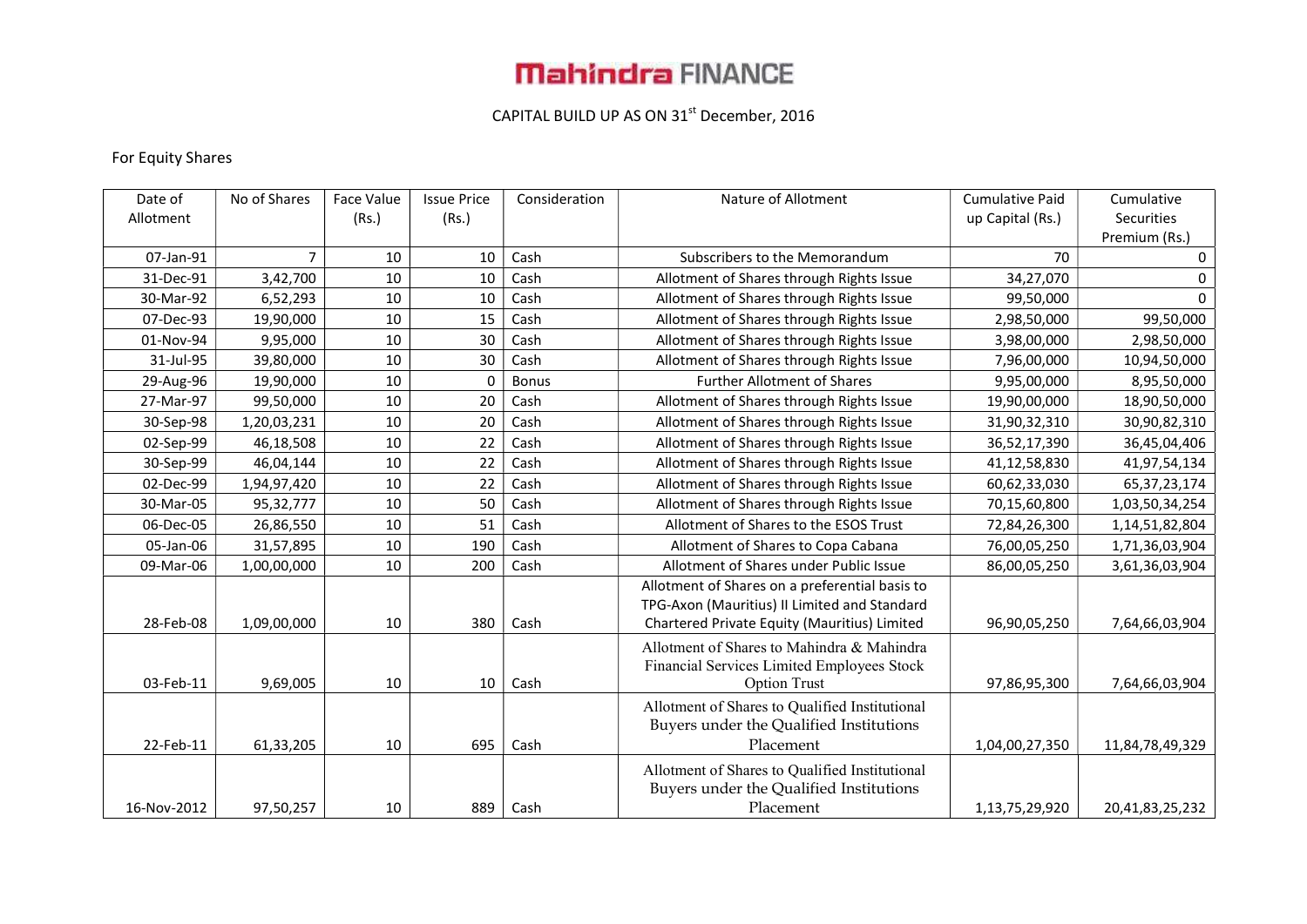## **Mahindra FINANCE**

### CAPITAL BUILD UP AS ON 31<sup>st</sup> December, 2016

#### For Equity Shares

| <b>Balance as on</b> |              |              |                |                          |                |                     |
|----------------------|--------------|--------------|----------------|--------------------------|----------------|---------------------|
| 31-Mar-2013          | 56,87,64,960 | $\mathbf{2}$ |                |                          | 1,13,75,29,920 | 20, 15, 58, 07, 775 |
| <b>Balance as on</b> |              |              |                |                          |                |                     |
| 30-June-2013         | 56,87,64,960 | 2            |                |                          | 1,13,75,29,920 | 20, 15, 81, 78, 959 |
| <b>Balance as on</b> |              |              |                |                          |                |                     |
| 30-Sep-2013          | 56,87,64,960 | $\mathbf{2}$ | $\blacksquare$ | $\overline{\phantom{a}}$ | 1,13,75,29,920 | 20, 16, 42, 13, 353 |
| <b>Balance as on</b> |              |              |                |                          |                |                     |
| 31-Dec-2013          | 56,87,64,960 | $\mathbf{2}$ | $\blacksquare$ |                          | 1,13,75,29,920 | 20, 16, 44, 50, 006 |
| <b>Balance as on</b> |              |              |                |                          |                |                     |
| 31-Mar-2014          | 56,87,64,960 | $\mathbf 2$  |                |                          | 1,13,75,29,920 | 20, 18, 24, 73, 991 |
| <b>Balance as on</b> |              |              |                |                          |                |                     |
| 30-June-2014         | 56,87,64,960 | $\mathbf 2$  |                |                          | 1,13,75,29,920 | 20, 19, 53, 14, 010 |
| <b>Balance as on</b> |              |              |                |                          |                |                     |
| 30-Sept-2014         | 56,87,64,960 | $\mathbf{2}$ |                |                          | 1,13,75,29,920 | 20, 20, 57, 14, 511 |
| <b>Balance as on</b> |              |              |                |                          |                |                     |
| 31-Dec-2014          | 56,87,64,960 | $\mathbf{2}$ |                |                          | 1,13,75,29,920 | 2020, 72, 64, 778   |
| <b>Balance as on</b> |              |              |                |                          |                |                     |
| 31-Mar-2015          | 56,87,64,960 | $\mathbf{2}$ |                |                          | 1,13,75,29,920 | 2023, 24, 24, 516   |
| <b>Balance as on</b> |              |              |                |                          |                |                     |
| 30-June-2015         | 56,87,64,960 | 2            | $\blacksquare$ |                          | 1,13,75,29,920 | 2023,68,02,919      |
| <b>Balance as on</b> |              |              |                |                          |                |                     |
| 30-Sep-2015          | 56,87,64,960 | $\mathbf 2$  |                |                          | 1,13,75,29,920 | 2024,63,35,968      |
| <b>Balance as on</b> |              |              |                |                          |                |                     |
| 31-Dec-2015          | 56,87,64,960 | 2            |                |                          | 1,13,75,29,920 | 2029,03,75,662      |
| <b>Balance as on</b> |              |              |                |                          |                |                     |
| 31-Mar-2016          | 56,87,64,960 | $\mathbf 2$  |                |                          | 1,13,75,29,920 | 2032,52,39,633      |
| <b>Balance as on</b> |              |              |                |                          |                |                     |
| 30-June-2016         | 56,87,64,960 | $\mathbf{2}$ |                |                          | 1,13,75,29,920 | 2014, 96, 36, 408   |
| <b>Balance as on</b> |              |              |                |                          |                |                     |
| 30-Sep-2016          | 56,87,64,960 | $\mathbf{2}$ |                |                          | 1,13,75,29,920 | 2016,40,66,658      |
| <b>Balance as on</b> |              |              |                |                          |                |                     |
| 31-Dec-2016          | 56,87,64,960 | $\mathbf{2}$ |                |                          | 1,13,75,29,920 | 2023,41,98,785      |